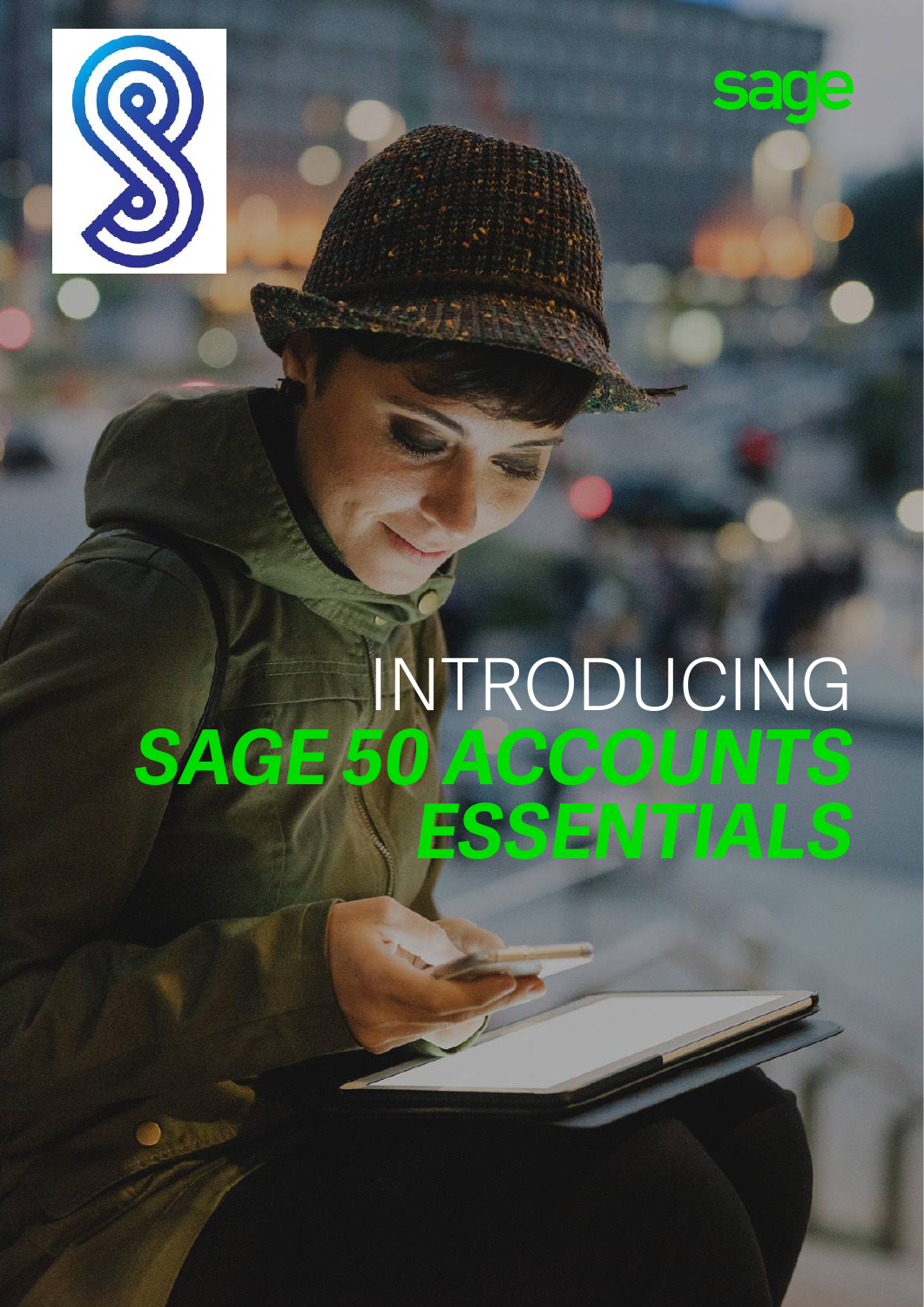### Welcome to the Sage 50 Accounts family. We'd like to introduce, **Sage 50 Accounts Essentials.**

Sage 50 Accounts Essentials is the new name for Sage Instant Accounts, but don't be mistaken this is more than just a name change.

Together with the name change we've packed it full of improvements to help with daily tasks, alongside major new functionality to make managing your business even easier. All the features you're used to and more.

As a member of the Sage 50 Accounts family, you'll also benefit from regular product improvements so you'll be amongst the first to experience the competitive edge provided by the latest new features.

You'll also have exclusive access to the growing range of Sage 50 Accounts add ons\*\*, so you can truly customise your software to suit the needs of your business.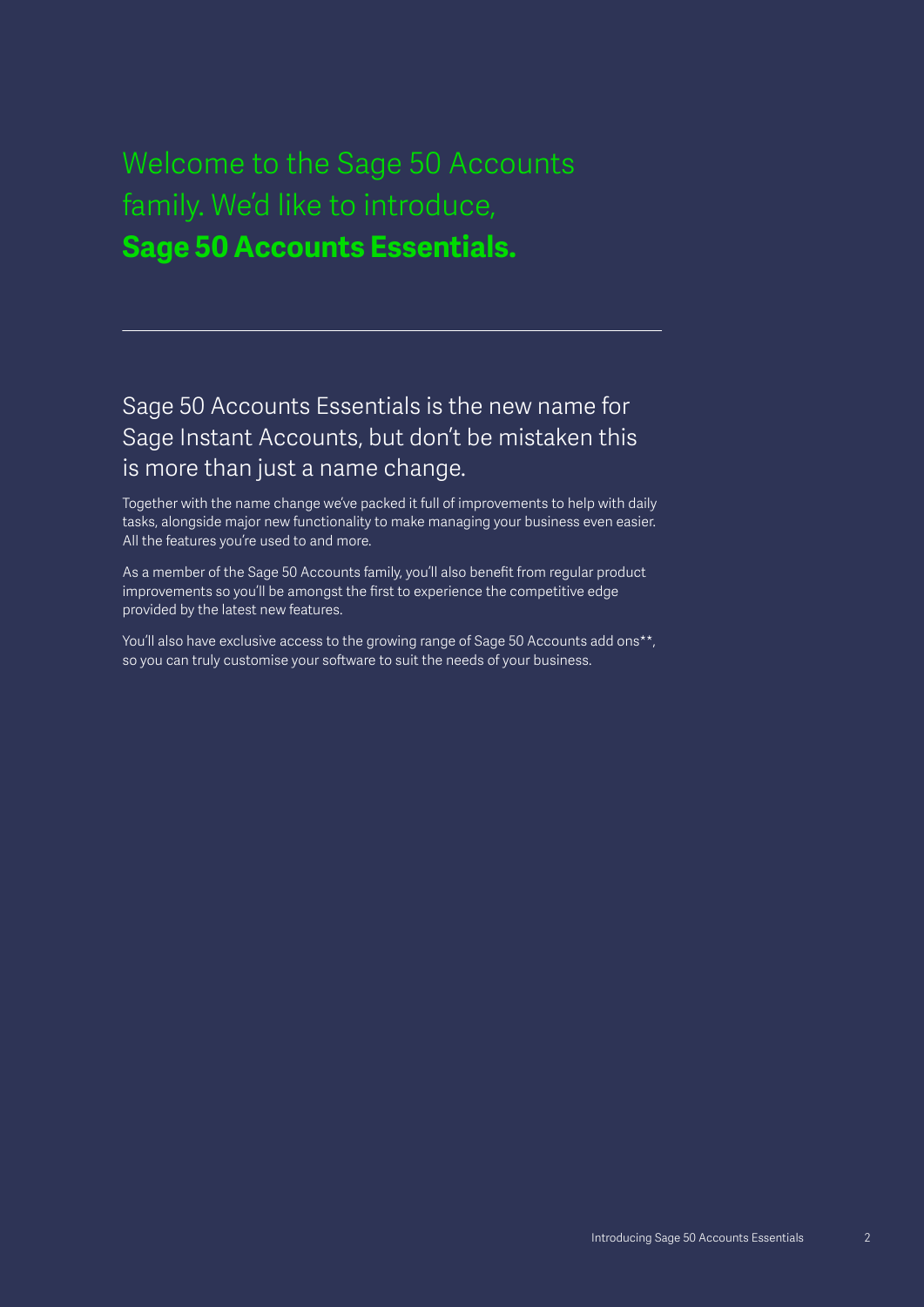#### **Here's what you can expect:**

#### Real-time access to your accounts information anywhere with Sage Drive\*

By linking your Sage 50 Accounts Essentials data to the cloud with Sage Drive, you can easily share it with other users. For example, a colleague working from home or on the move can access the same information as someone based in the office, in realtime. You receive one Connected Users with Sage 50 Accounts Essentials.

#### Sage 50 Accounts Tracker App

Perfect for anyone who needs meaningful business insight on the go, Sage 50 Accounts Tracker tells you how your business is performing from your smartphone. By cutting out the need to wait for reports or checking back with the office to get key business information, it helps you make quick, confident decisions about your business.

#### Work with your accountant in real-time\*

By sharing your data in the cloud with Sage Drive, your accountant can access the data with their own secure log in, meaning you can both work on the same up to the minute data.

#### Bank Feeds powered by Yodlee\*

Balancing the books is an integral part of managing accounts but it doesn't need to be a manual or tedious process. The Bank Feeds feature is exclusive to the Sage 50 Accounts family and makes reconciling your accounts and bank balances simple and error free. Match payments and receipts quickly and easily, discard personal transactions, and spend less time on time-consuming data entry, giving you a real-time view of your cash position at a glance.

## BUSINESS INSIGHT *ON-THE-GO*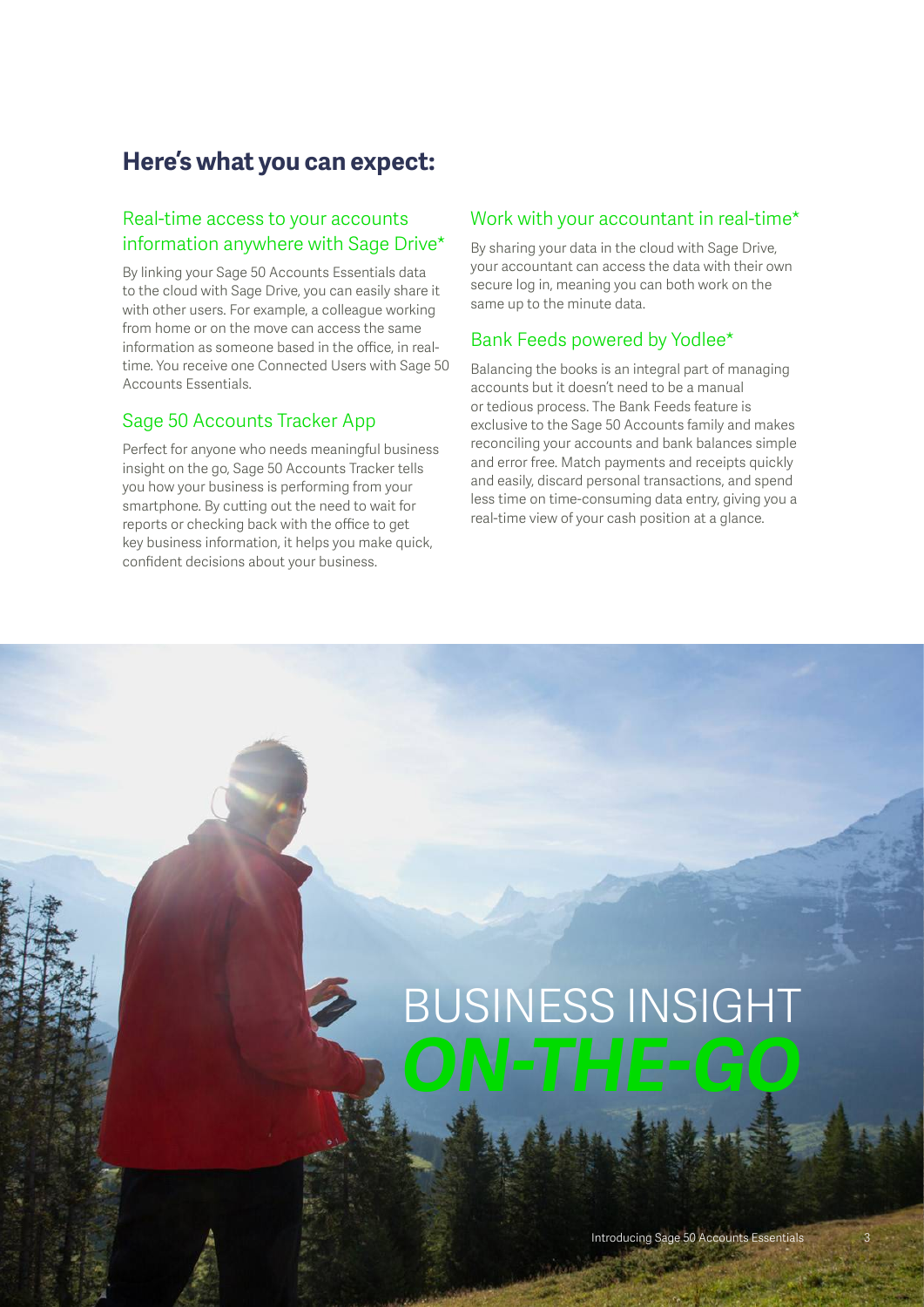

#### Get paid faster with Invoice Payments\*

The biggest challenge most businesses face is keeping a healthy cash flow. The best way to tackle this is to get paid faster by your customers and reduce the likelihood of invoices being unpaid. With Invoice Payments from Sage Pay you can do just that. By adding Pay Now buttons onto your invoices, your customers will be able to pay you instantly, easily and securely.

You'll also be able to accept card payments over the phone from directly within Sage 50 Accounts Essentials. All payments you take are automatically posted into your accounts, saving lots of time. Businesses like yours who use Invoice Payments get paid at least twice as fast as those that don't. There's no additional monthly charge, you'll simply pay a flat fee of 2.5% for the value of each payment you take.

#### Improved error correction

Everybody makes mistakes and there's nothing more frustrating than realising that you need to delete and start something again. But the latest functionality within Sage 50 Accounts Essentials means that is a thing of the past.

You can now quickly and easily edit journals, un-allocate credits and payments from an incorrect invoice and track which users have edited transactions. Meaning it's never been easier to keep your accounts accurate and up-to-date.

Plus, you can feel comfortable knowing that you can quickly review what's been edited, by who and when.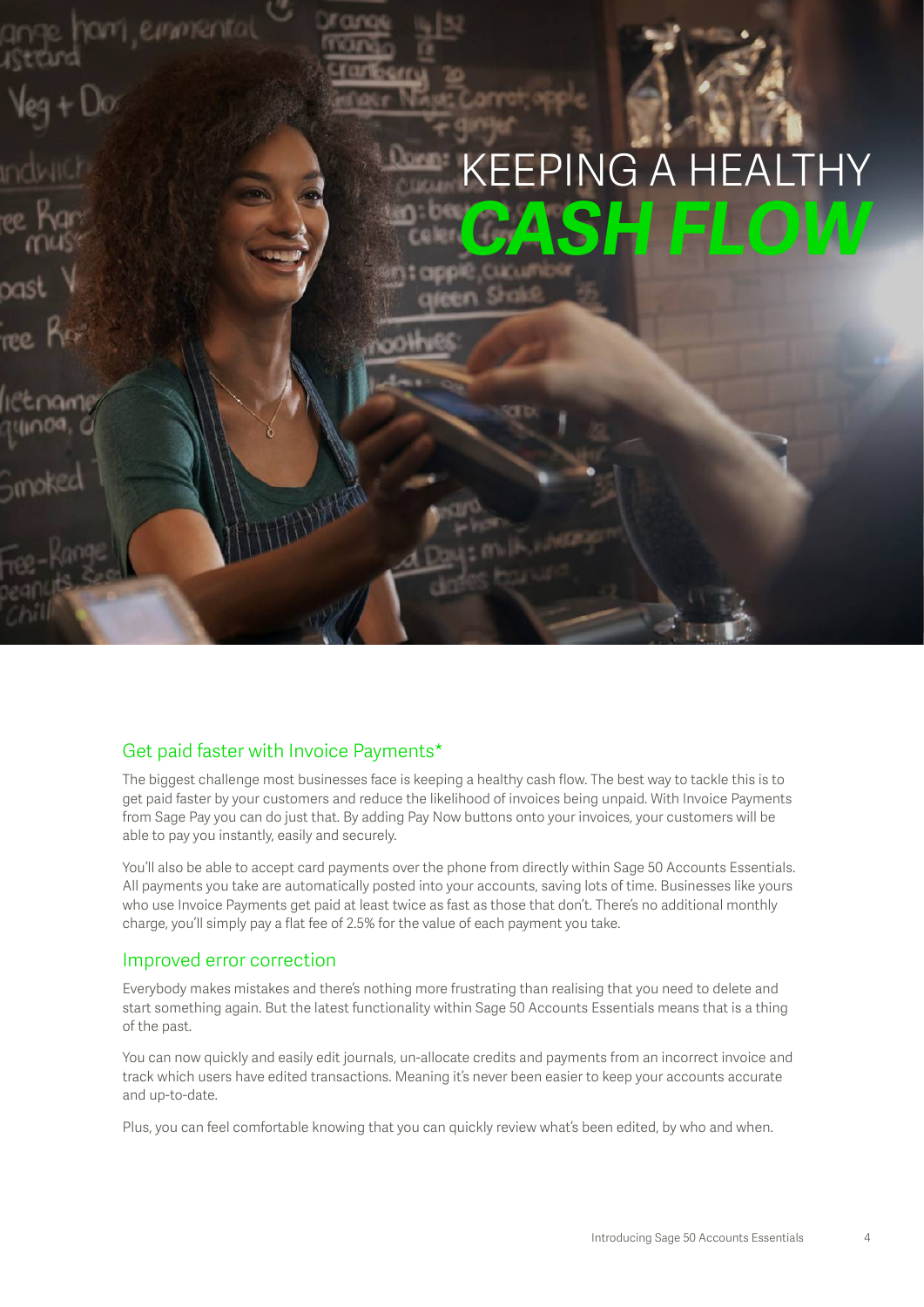#### Surfacing information

Getting the right information when you need it is crucial to running your business. The latest version of Sage 50 Accounts Essentials means it's never been easier to analyse data without the need to source it from various parts of the software or create workarounds. New columns and fields mean more efficient data analysis and reduced frustration.

#### Drill down on aged debtors and creditors

Get more control of who owes you money and who you owe money to, without the need to move in and out of different screens. A more streamlined process makes it easier to get insight into your cash flow at the click of a button.

#### Streamlined dialogue boxes

Streamlined dialogue boxes puts the power of Sage at your fingertips. It's now easier than ever for you to find the information you need quickly, and work on it effectively, without having to learn or remember what to do. It's clearer, simpler and more intuitive than ever before.

#### User interface consistency

A streamlined and organised workspace is important to everyone and that shouldn't stop at your accounts software. The latest developments to Sage 50 Accounts Essentials mean you can customise exactly what you want to see when using the programme and that will be remembered when you log out. So, no more spending time re-setting your display to fit how you work.

#### Control your Stock

If you make money through selling products, then knowing how much stock you have and what it's worth is an important part of managing your cash flow. Sage 50 Accounts Essentials gives you greater control over your stock so you can manage it efficiently.

![](_page_4_Picture_10.jpeg)

#### **How can you enhance the power of Sage 50 Accounts Essentials?**

Sage 50 Accounts Essentials has been developed to work seamlessly with a range of our add-ons\*\*, like Sage Pay for example, so you can customise your business process and truly optimise how Sage 50 Accounts Essentials works for you.

\*Only available with Sage Cover Extra and subscription contracts. Additional charges may apply.